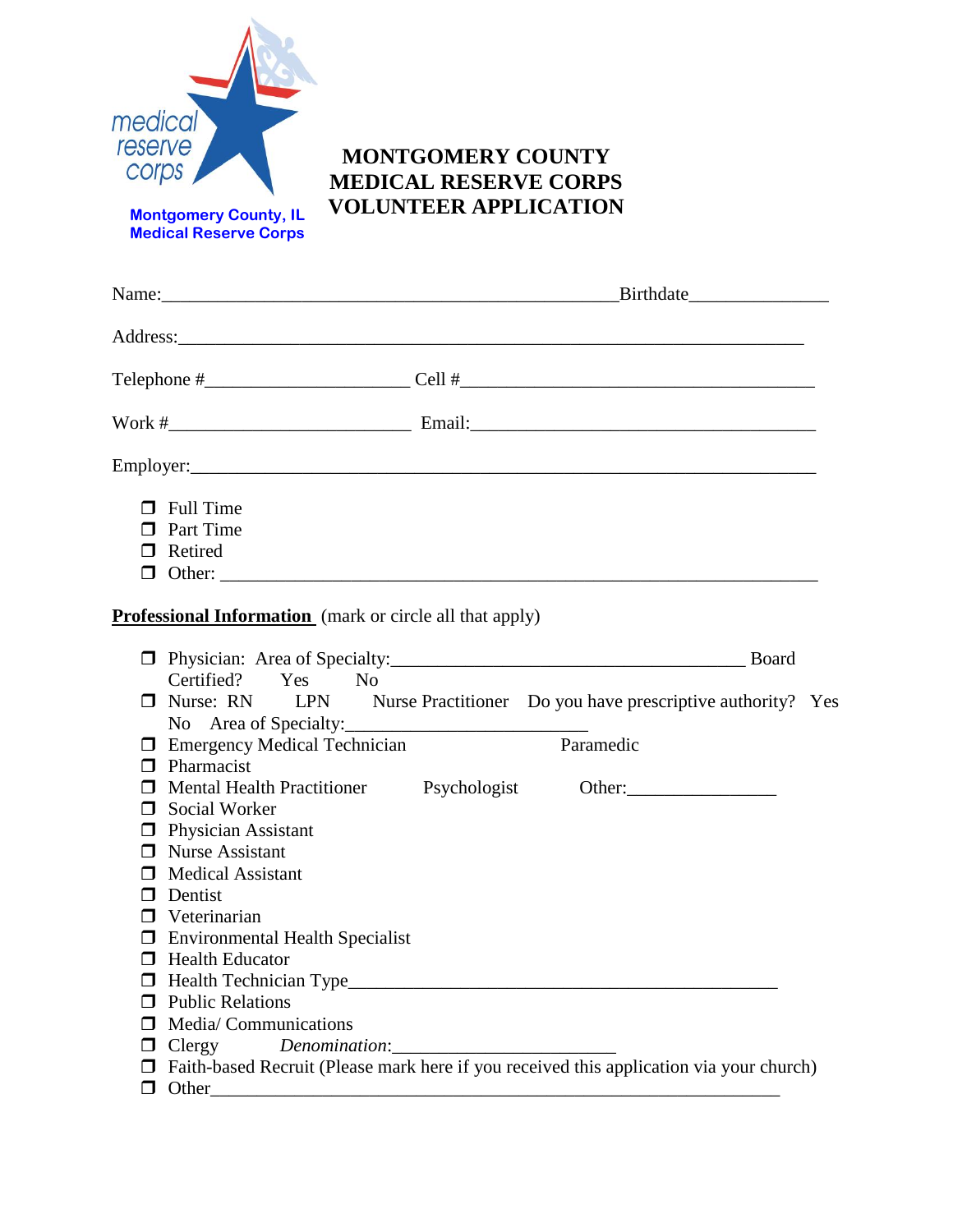## **License & Certifications**

| License Number & Discipline:                                                                                          |                                                       |                                                                                                       |
|-----------------------------------------------------------------------------------------------------------------------|-------------------------------------------------------|-------------------------------------------------------------------------------------------------------|
| Have you ever had your professional license suspended or revoked? Yes                                                 |                                                       | N <sub>o</sub>                                                                                        |
| <b>Specialty Information</b>                                                                                          |                                                       |                                                                                                       |
|                                                                                                                       |                                                       |                                                                                                       |
|                                                                                                                       |                                                       |                                                                                                       |
|                                                                                                                       |                                                       |                                                                                                       |
|                                                                                                                       |                                                       |                                                                                                       |
| <b>Other Skills</b>                                                                                                   |                                                       |                                                                                                       |
| Are you CPR certified?                                                                                                | N <sub>o</sub><br><b>Yes</b>                          |                                                                                                       |
| Are you AED certified?<br>Are you first aid certified?                                                                | <b>Yes</b><br>N <sub>0</sub><br>Yes<br>N <sub>o</sub> |                                                                                                       |
|                                                                                                                       |                                                       |                                                                                                       |
| <b>Response Time and Estimated Time Available</b>                                                                     |                                                       |                                                                                                       |
| <b>Respond Time</b><br>Able to respond immediately<br>П<br>Able to respond in 24 hours<br>Able to respond in 48 hours |                                                       | <b>Estimated Time Available</b><br>$\Box$ 1 – 3 Days<br>$\Box$ 3 Days to 1 week<br>$\Box$ 1 – 2 weeks |

Are you willing to volunteer in a disaster, even if your medical expertise may not be needed? (i.e: flood, assist with sandbagging, helping people to safety, etc.) Yes No

Are you part of any other emergency/disaster alert system? Yes No

Please List

Do you have children or family members that would need care in the event that you are activated? Yes No Emergency Contact #\_\_\_\_\_\_\_\_\_\_\_\_\_\_\_\_\_\_\_\_\_\_\_\_\_\_\_\_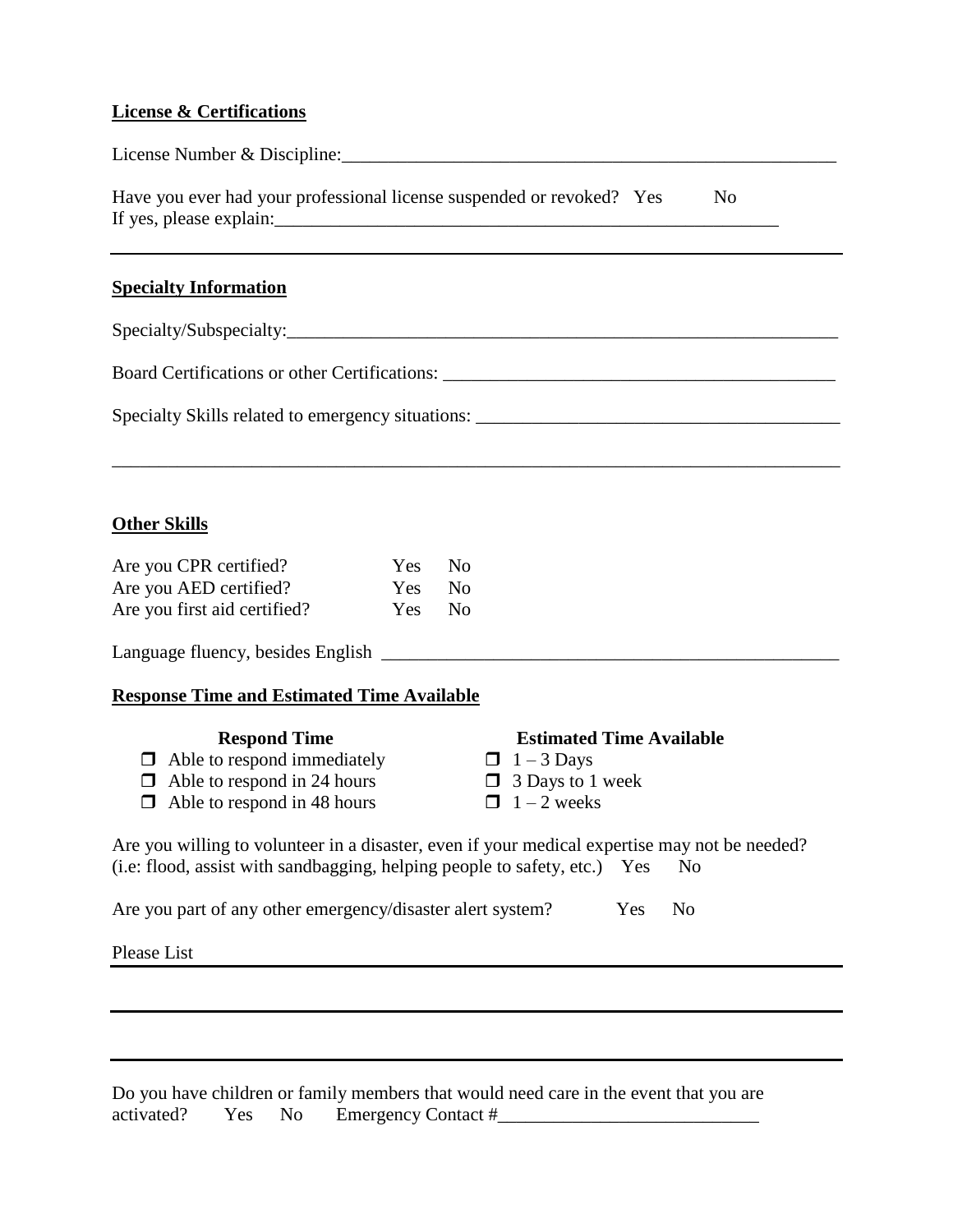I do hereby give the Montgomery County Medical Reserve Corp permission to inquire into my educational background, reference, driving record, employment, volunteer history and police record. I further give permission to the holder of any such records to release the same to the Montgomery County Medical Reserve Corp. I hereby hold the Montgomery County MRC harmless of any liability, whether civil or criminal, that may arise as a result of the release of the information about me. I further hold harmless any individual, agency, business or corporation that provides document to the Montgomery County MRC. I understand that the Montgomery County MRC will use this information as part of its verification of my volunteer application. I further understand that as a Medical Reserve Corps volunteer, I am not paid for my services.

## **Volunteer Consent for Release Information**

I do hereby give the Montgomery County MRC permission to release personal information with local, state and federal emergency management agencies and other Health and Human Services agencies as needed.

Signature Date by Date Date of the United States of the United States of the United States of the United States of the United States of the United States of the United States of the United States of the United States of th

Mail To:

Montgomery County Health Department MRC Coordinator 11191 IL Rt. 185 Hillsboro, Il 62049